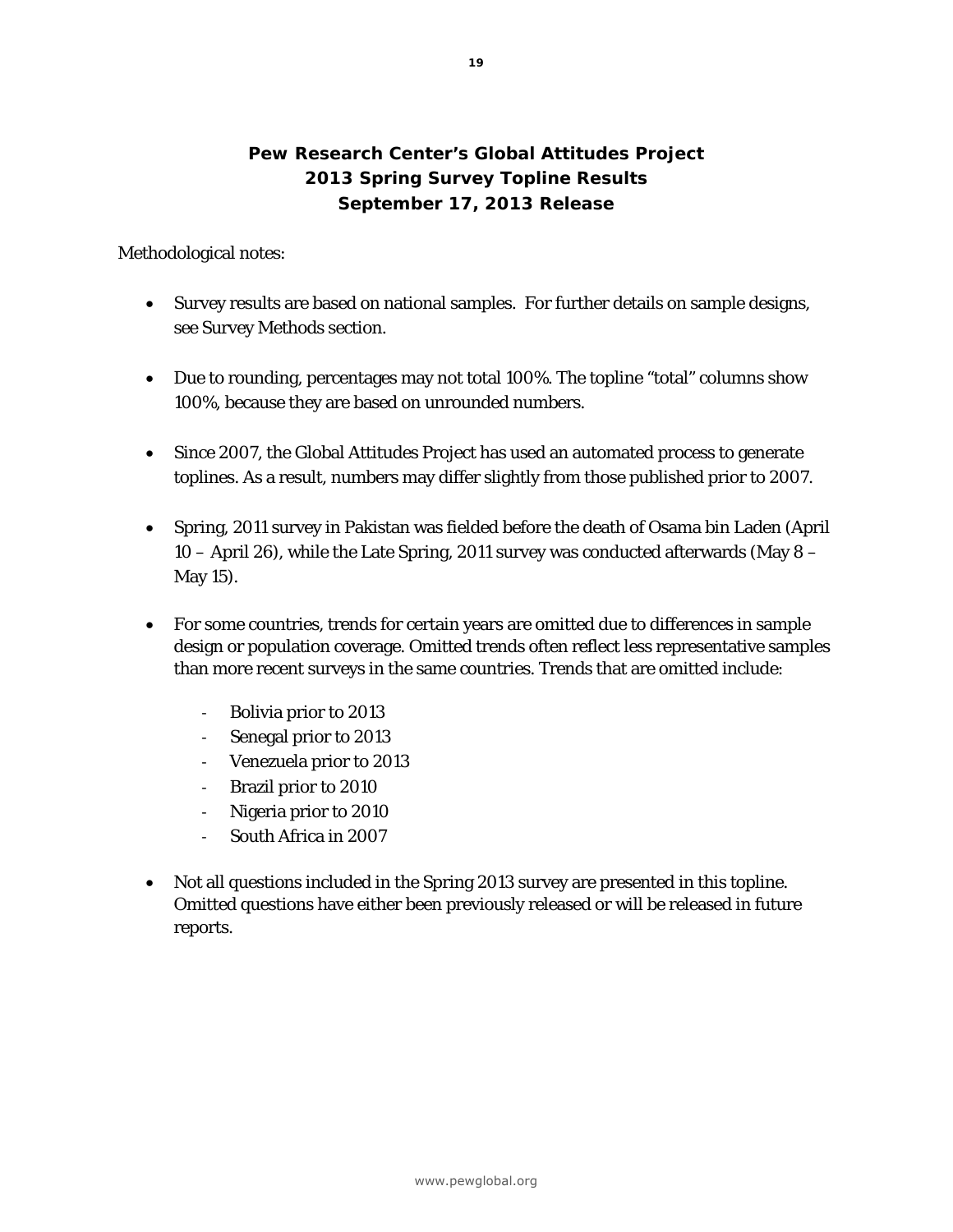|                       |                                            | Q9g Please tell me if you have a very favorable, somewhat favorable, somewhat unfavorable<br>or very unfavorable opinion of: g. The United Nations |                       |                         |                            |                |              |  |
|-----------------------|--------------------------------------------|----------------------------------------------------------------------------------------------------------------------------------------------------|-----------------------|-------------------------|----------------------------|----------------|--------------|--|
|                       |                                            | Very<br>favorable                                                                                                                                  | Somewhat<br>favorable | Somewhat<br>unfavorable | <b>Very</b><br>unfavorable | DK/Refused     | <b>Total</b> |  |
| <b>United States</b>  | <b>Spring, 2013</b>                        | 13                                                                                                                                                 | 45                    | 17                      | 14                         | 10             | 100          |  |
|                       | <b>Spring, 2012</b>                        | 16                                                                                                                                                 | 42                    | 17                      | 12                         | 13             | 100          |  |
|                       | <b>Spring, 2011</b>                        | 19                                                                                                                                                 | 42                    | 16                      | 12                         | 11             | 100          |  |
|                       | <b>Spring, 2009</b>                        | 18                                                                                                                                                 | 43                    | 16                      | 13                         | 10             | 100          |  |
|                       | <b>Spring, 2007</b>                        | 9                                                                                                                                                  | 39                    | 23                      | 16                         | 13             | 100          |  |
|                       | <b>Spring, 2006</b>                        | 15                                                                                                                                                 | 36                    | 19                      | 19                         | 11             | 100          |  |
|                       | <b>Spring, 2004</b>                        | 14                                                                                                                                                 | 41                    | 20                      | 15                         | 11             | 100          |  |
| Canada                | <b>Spring, 2013</b>                        | 11                                                                                                                                                 | 51                    | 17                      | 8                          | 13             | 100          |  |
|                       | <b>Spring, 2009</b>                        | 19                                                                                                                                                 | 51                    | 14                      | 6                          | 10             | 100          |  |
|                       | <b>Spring, 2007</b>                        | 15                                                                                                                                                 | 49                    | 19                      | 8                          | 8              | 100          |  |
| <b>Britain</b>        | <b>Spring, 2013</b>                        | 13                                                                                                                                                 | 51                    | 16                      | 8                          | 11             | 100          |  |
|                       | <b>Spring, 2012</b>                        | 17                                                                                                                                                 | 51                    | 16                      | 7                          | 10             | 100          |  |
|                       | <b>Spring, 2011</b>                        | 21                                                                                                                                                 | 52                    | 14                      | 4                          | 10             | 100          |  |
|                       | <b>Spring, 2009</b>                        | 17                                                                                                                                                 | 50                    | 15                      | 7                          | 12             | 100          |  |
|                       | <b>Spring, 2007</b>                        | 11                                                                                                                                                 | 47                    | 23                      | 8                          | 10             | 100          |  |
|                       | <b>Spring, 2006</b>                        | 16                                                                                                                                                 | 49                    | 15                      | 8                          | 11             | 100          |  |
|                       | <b>Spring, 2004</b>                        | 22                                                                                                                                                 | 52                    | 14                      | 4                          | $\overline{7}$ | 100          |  |
| <b>France</b>         | <b>Spring, 2013</b>                        | 8                                                                                                                                                  | 55                    | 27                      | 9                          | 0              | 100          |  |
|                       | <b>Spring, 2012</b>                        | 10                                                                                                                                                 | 62                    | 21                      | $\overline{7}$             | 0              | 100          |  |
|                       | <b>Spring, 2011</b>                        | 14                                                                                                                                                 | 62                    | 18                      | 5                          | 0              | 100          |  |
|                       | <b>Spring, 2009</b>                        | 9                                                                                                                                                  | 65                    | 20                      | 6                          | 0              | 100          |  |
|                       | <b>Spring, 2007</b>                        | 9                                                                                                                                                  | 57                    | 26                      | 7                          | 0              | 100          |  |
|                       | <b>Spring, 2006</b>                        | 10                                                                                                                                                 | 62                    | 20                      | 8                          | 0              | 100          |  |
|                       | <b>Spring, 2004</b>                        | 10                                                                                                                                                 | 57                    | 24                      | 6                          | 3              | 100          |  |
| Germany               | <b>Spring, 2013</b>                        | 7                                                                                                                                                  | 58                    | 24                      | 3                          | $\overline{7}$ | 100          |  |
|                       | <b>Spring, 2012</b>                        | 12                                                                                                                                                 | 61                    | 22                      | 2                          | $\overline{4}$ | 100          |  |
|                       | <b>Spring, 2011</b>                        | 9                                                                                                                                                  | 64                    | 19                      | $\overline{2}$             | 6              | 100          |  |
|                       | <b>Spring, 2009</b>                        | 6                                                                                                                                                  | 59                    | 23                      | 4                          | 7              | 100          |  |
|                       | <b>Spring, 2007</b>                        | 8                                                                                                                                                  | 56                    | 27                      | $\overline{4}$             | 5              | 100          |  |
|                       | <b>Spring, 2006</b>                        | 13                                                                                                                                                 | 55                    | 21                      | 4                          | $\overline{7}$ | 100          |  |
|                       | <b>Spring, 2004</b>                        | 21                                                                                                                                                 | 50                    | 20                      | 3                          | 6              | 100          |  |
| <b>Italy</b>          | <b>Spring, 2013</b>                        | 11                                                                                                                                                 | 56                    | 15                      | 5                          | 11             | 100          |  |
|                       | <b>Spring, 2012</b>                        | 12                                                                                                                                                 | 55                    | 18                      | 6                          | 9              | 100          |  |
|                       | <b>Spring, 2007</b>                        | 13                                                                                                                                                 | 54                    | 19                      | 4                          | 11             | 100          |  |
| Spain                 | <b>Spring, 2013</b>                        | 14                                                                                                                                                 | 36                    | 29                      | 15                         | 6              | 100          |  |
|                       | <b>Spring, 2012</b>                        | 16                                                                                                                                                 | 41                    | 23                      | 15                         | 5              | 100          |  |
|                       | <b>Spring, 2011</b>                        | 22                                                                                                                                                 | 44                    | 19                      | 10                         | 5              | 100          |  |
|                       | <b>Spring, 2009</b>                        | 8                                                                                                                                                  | 53                    | 20                      | $\overline{4}$             | 14             | 100          |  |
|                       | <b>Spring, 2007</b>                        | 10                                                                                                                                                 | 53                    | 18                      | 9                          | 10             | 100          |  |
|                       | <b>Spring, 2006</b>                        | 11                                                                                                                                                 | 49                    | 22                      | 8                          | 10             | 100          |  |
| Greece                | <b>Spring, 2013</b>                        | $\overline{2}$                                                                                                                                     | 34                    | 37                      | 21                         | 6              | 100          |  |
|                       | <b>Spring, 2012</b>                        | 3                                                                                                                                                  | 34                    | 32                      | 26                         | 6              | 100          |  |
| Poland                | <b>Spring, 2013</b>                        | 7                                                                                                                                                  | 57                    | 18                      | $\overline{2}$             | 16             | 100          |  |
|                       | <b>Spring, 2012</b>                        | 12                                                                                                                                                 | 59                    | 15                      | $\overline{2}$             | 10             | 100          |  |
|                       | <b>Spring, 2011</b>                        | 14                                                                                                                                                 | 58                    | 14                      | $\overline{2}$             | 13             | 100          |  |
|                       | <b>Spring, 2009</b>                        | 10                                                                                                                                                 | 62                    | 10                      | $\overline{2}$             | 16             | 100          |  |
|                       | <b>Spring, 2007</b>                        | 15                                                                                                                                                 | 53                    | 16                      | 5                          | 11             | 100          |  |
| <b>Czech Republic</b> | <b>Spring, 2013</b><br><b>Spring, 2012</b> | 8<br>8                                                                                                                                             | 52<br>51              | 23                      | 5<br>5                     | 13             | 100<br>100   |  |
|                       | <b>Spring, 2007</b>                        | 10                                                                                                                                                 | 57                    | 23<br>23                | $\overline{4}$             | 14<br>6        | 100          |  |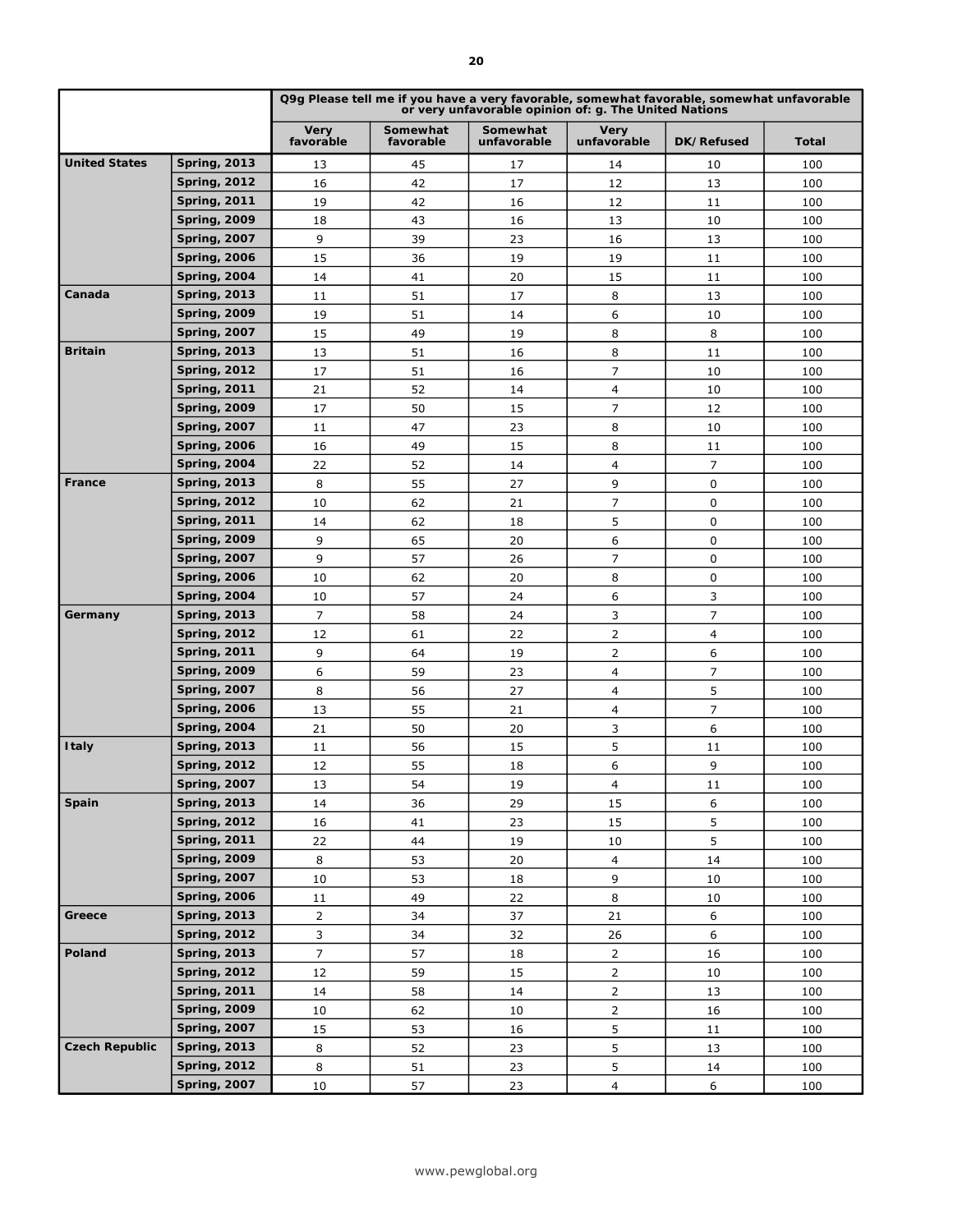|                |                     | Q9g Please tell me if you have a very favorable, somewhat favorable, somewhat unfavorable<br>or very unfavorable opinion of: g. The United Nations |                       |                         |                     |                |       |  |
|----------------|---------------------|----------------------------------------------------------------------------------------------------------------------------------------------------|-----------------------|-------------------------|---------------------|----------------|-------|--|
|                |                     | Very<br>favorable                                                                                                                                  | Somewhat<br>favorable | Somewhat<br>unfavorable | Very<br>unfavorable | DK/Refused     | Total |  |
| Russia         | <b>Spring, 2013</b> | 9                                                                                                                                                  | 44                    | 20                      | 8                   | 19             | 100   |  |
|                | <b>Spring, 2012</b> | 10                                                                                                                                                 | 39                    | 18                      | 8                   | 26             | 100   |  |
|                | <b>Spring, 2011</b> | 11                                                                                                                                                 | 43                    | 20                      | 6                   | 20             | 100   |  |
|                | <b>Spring, 2009</b> | 10                                                                                                                                                 | 46                    | 17                      | 6                   | 21             | 100   |  |
|                | <b>Spring, 2007</b> | 12                                                                                                                                                 | 46                    | 19                      | 5                   | 18             | 100   |  |
|                | <b>Spring, 2006</b> | 11                                                                                                                                                 | 38                    | 20                      | 9                   | 22             | 100   |  |
|                | <b>Spring, 2004</b> | 13                                                                                                                                                 | 47                    | 13                      | 5                   | 21             | 100   |  |
| <b>Turkey</b>  | <b>Spring, 2013</b> | 4                                                                                                                                                  | 20                    | 23                      | 33                  | 20             | 100   |  |
|                | <b>Spring, 2012</b> | 4                                                                                                                                                  | 13                    | 15                      | 46                  | 22             | 100   |  |
|                | <b>Spring, 2011</b> | 5                                                                                                                                                  | 18                    | 21                      | 40                  | 16             | 100   |  |
|                | <b>Spring, 2009</b> | 3                                                                                                                                                  | 15                    | 11                      | 46                  | 26             | 100   |  |
|                | <b>Spring, 2007</b> | 3                                                                                                                                                  | 20                    | 18                      | 39                  | 20             | 100   |  |
|                | <b>Spring, 2006</b> | 5                                                                                                                                                  | 24                    | 19                      | 32                  | 20             | 100   |  |
|                | <b>Spring, 2004</b> | 13                                                                                                                                                 | 38                    | 16                      | 19                  | 14             | 100   |  |
| Egypt          | <b>Spring, 2013</b> | 14                                                                                                                                                 | 32                    | 29                      | 23                  | 2              | 100   |  |
|                | <b>Spring, 2012</b> | 16                                                                                                                                                 | 35                    | 26                      | 21                  | 3              | 100   |  |
|                | <b>Spring, 2011</b> | 17                                                                                                                                                 | 37                    | 26                      | 18                  | 2              | 100   |  |
|                | <b>Spring, 2009</b> | 15                                                                                                                                                 | 41                    | 23                      | 21                  | 0              | 100   |  |
|                | <b>Spring, 2007</b> | 8                                                                                                                                                  | 36                    | 30                      | 25                  | $\mathbf{1}$   | 100   |  |
|                | <b>Spring, 2006</b> | 11                                                                                                                                                 | 38                    | 27                      | 24                  | 0              | 100   |  |
| Jordan         | <b>Spring, 2013</b> | 17                                                                                                                                                 | 22                    | 34                      | 27                  | 1              | 100   |  |
|                | <b>Spring, 2012</b> | 18                                                                                                                                                 | 24                    | 28                      | 27                  | 3              | 100   |  |
|                | <b>Spring, 2011</b> | 11                                                                                                                                                 | 24                    | 33                      | 31                  | $\mathbf 1$    | 100   |  |
|                | <b>Spring, 2009</b> | 13                                                                                                                                                 | 31                    | 23                      | 34                  | 0              | 100   |  |
|                | <b>Spring, 2007</b> | 10                                                                                                                                                 | 22                    | 31                      | 35                  | 2              | 100   |  |
|                | <b>Spring, 2006</b> | 6                                                                                                                                                  | 24                    | 33                      | 36                  | $\mathbf{1}$   | 100   |  |
|                | <b>Spring, 2004</b> | 6                                                                                                                                                  | 15                    | 26                      | 47                  | 6              | 100   |  |
| Lebanon        | <b>Spring, 2013</b> | 19                                                                                                                                                 | 40                    | 20                      | 20                  | $\mathbf 1$    | 100   |  |
|                | <b>Spring, 2012</b> | 18                                                                                                                                                 | 43                    | 18                      | 18                  | 3              | 100   |  |
|                | <b>Spring, 2011</b> | 20                                                                                                                                                 | 45                    | 18                      | 16                  | $\mathbf 1$    | 100   |  |
|                | <b>Spring, 2009</b> | 30                                                                                                                                                 | 32                    | 18                      | 20                  | 0              | 100   |  |
|                | <b>Spring, 2007</b> | 32                                                                                                                                                 | 30                    | 24                      | 13                  | 2              | 100   |  |
| Palest. ter.   | <b>Spring, 2013</b> | 5                                                                                                                                                  | 20                    | 31                      | 38                  | 7              | 100   |  |
|                | <b>Spring, 2011</b> | 3                                                                                                                                                  | 28                    | 43                      | 24                  | $\mathsf{2}\,$ | 100   |  |
|                | <b>Spring, 2009</b> | 4                                                                                                                                                  | 26                    | 24                      | 43                  | 3              | 100   |  |
|                | <b>Spring, 2007</b> | $\overline{4}$                                                                                                                                     | 23                    | 23                      | 46                  | $\overline{4}$ | 100   |  |
| <b>Tunisia</b> | <b>Spring, 2013</b> | 11                                                                                                                                                 | 28                    | 16                      | 22                  | 23             | 100   |  |
|                | <b>Spring, 2012</b> | 10                                                                                                                                                 | 29                    | 24                      | 17                  | 20             | 100   |  |
| <b>Israel</b>  | <b>Spring, 2013</b> | 5                                                                                                                                                  | 22                    | 41                      | 29                  | 3              | 100   |  |
|                | <b>Spring, 2011</b> | $\overline{4}$                                                                                                                                     | 24                    | 39                      | 30                  | $\overline{2}$ | 100   |  |
|                | <b>Spring, 2009</b> | 5                                                                                                                                                  | 27                    | 34                      | 31                  | 3              | 100   |  |
|                | <b>Spring, 2007</b> | $\overline{7}$                                                                                                                                     | 31                    | 34                      | 24                  | 5              | 100   |  |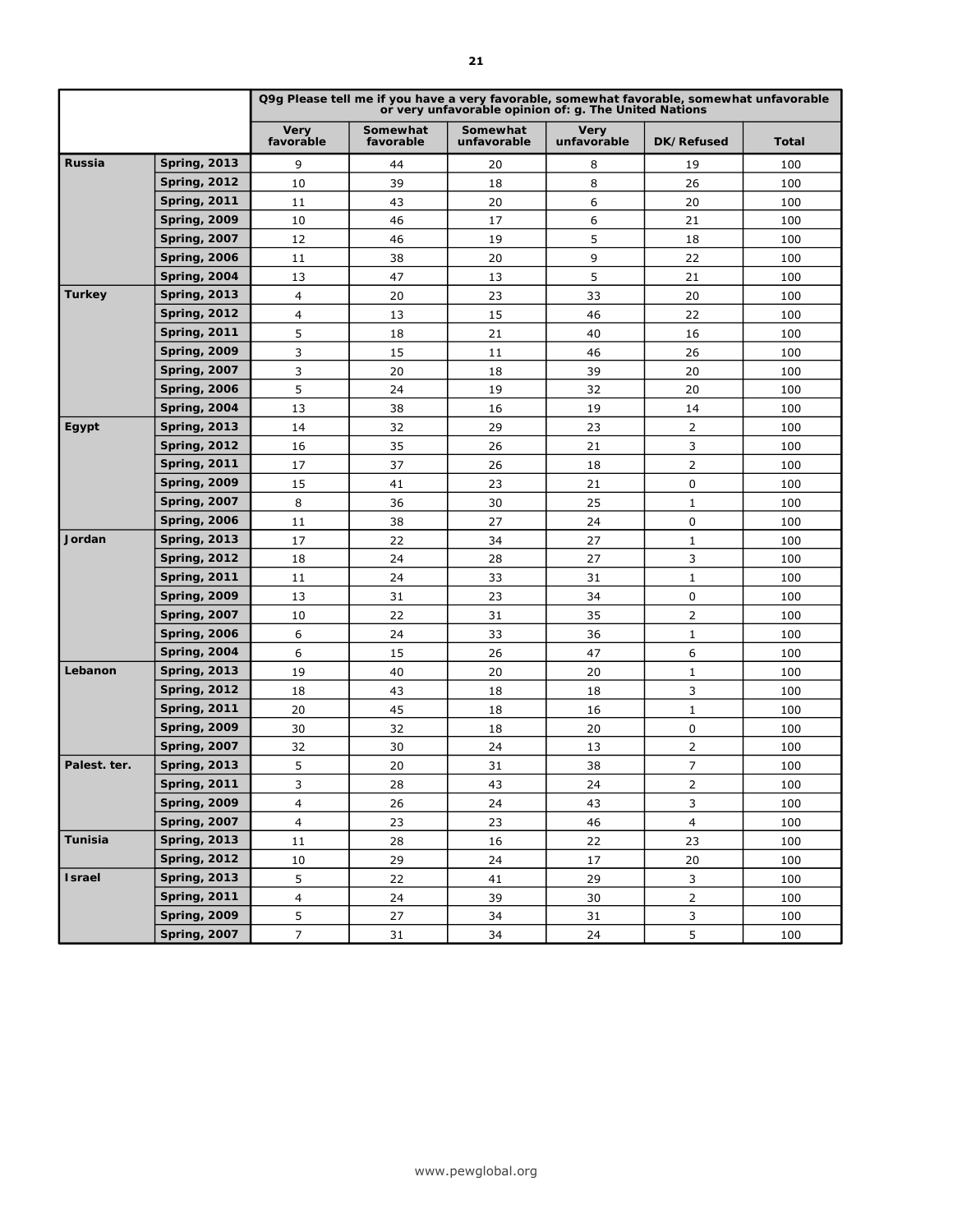|                    |                                            | Q9g Please tell me if you have a very favorable, somewhat favorable, somewhat unfavorable<br>or very unfavorable opinion of: g. The United Nations |                       |                         |                            |                |              |  |
|--------------------|--------------------------------------------|----------------------------------------------------------------------------------------------------------------------------------------------------|-----------------------|-------------------------|----------------------------|----------------|--------------|--|
|                    |                                            | <b>Very</b><br>favorable                                                                                                                           | Somewhat<br>favorable | Somewhat<br>unfavorable | <b>Very</b><br>unfavorable | DK/Refused     | <b>Total</b> |  |
| Australia          | <b>Spring, 2013</b>                        | 12                                                                                                                                                 | 51                    | 19                      | 9                          | 9              | 100          |  |
| China              | <b>Spring, 2013</b>                        | 6                                                                                                                                                  | 33                    | 30                      | 15                         | 17             | 100          |  |
|                    | <b>Spring, 2012</b>                        | 8                                                                                                                                                  | 35                    | 28                      | 14                         | 15             | 100          |  |
|                    | <b>Spring, 2011</b>                        | 5                                                                                                                                                  | 32                    | 27                      | 16                         | 19             | 100          |  |
|                    | <b>Spring, 2009</b>                        | 10                                                                                                                                                 | 45                    | 25                      | 7                          | 13             | 100          |  |
|                    | <b>Spring, 2007</b>                        | 6                                                                                                                                                  | 46                    | 29                      | 4                          | 15             | 100          |  |
|                    | <b>Spring, 2006</b>                        | 7                                                                                                                                                  | 45                    | 22                      | 3                          | 22             | 100          |  |
| Indonesia          | <b>Spring, 2013</b>                        | 38                                                                                                                                                 | 44                    | 6                       | 2                          | 10             | 100          |  |
|                    | <b>Spring, 2011</b>                        | 26                                                                                                                                                 | 53                    | 9                       | 3                          | 10             | 100          |  |
|                    | <b>Spring, 2009</b>                        | 24                                                                                                                                                 | 55                    | 8                       | 1                          | 12             | 100          |  |
|                    | <b>Spring, 2007</b>                        | 25                                                                                                                                                 | 56                    | 10                      | 1                          | 8              | 100          |  |
|                    | <b>Spring, 2006</b>                        | 30                                                                                                                                                 | 48                    | 16                      | 2                          | 4              | 100          |  |
| Japan              | <b>Spring, 2013</b>                        | 5                                                                                                                                                  | 40                    | 37                      | 3                          | 15             | 100          |  |
|                    | <b>Spring, 2012</b>                        | 8                                                                                                                                                  | 49                    | 27                      | 6                          | 11             | 100          |  |
|                    | <b>Spring, 2011</b>                        | 10                                                                                                                                                 | 51                    | 25                      | 2                          | 13             | 100          |  |
|                    | <b>Spring, 2009</b>                        | 5                                                                                                                                                  | 40                    | 33                      | $\overline{7}$             | 15             | 100          |  |
|                    | <b>Spring, 2007</b>                        | 5                                                                                                                                                  | 36                    | 33                      | $\overline{7}$             | 19             | 100          |  |
|                    | <b>Spring, 2006</b>                        | 8                                                                                                                                                  | 48                    | 31                      | 5                          | $\overline{7}$ | 100          |  |
| <b>Malaysia</b>    | <b>Spring, 2013</b>                        | 13                                                                                                                                                 | 47                    | 12                      | 5                          | 23             | 100          |  |
|                    | <b>Spring, 2007</b>                        | 5                                                                                                                                                  | 50                    | 19                      | $\overline{7}$             | 19             | 100          |  |
| Pakistan           | <b>Spring, 2013</b>                        | 5                                                                                                                                                  | 13                    | 8                       | 12                         | 61             | 100          |  |
|                    | <b>Spring, 2012</b>                        | 4                                                                                                                                                  | 16                    | 9                       | 20                         | 51             | 100          |  |
|                    | Late Spring, 2011                          | 3                                                                                                                                                  | 18                    | 12                      | 21                         | 45             | 100          |  |
|                    | <b>Spring, 2011</b>                        | 4                                                                                                                                                  | 18                    | 14                      | 18                         | 46             | 100          |  |
|                    | <b>Spring, 2009</b>                        | 5                                                                                                                                                  | 23                    | 16                      | 15                         | 42             | 100          |  |
|                    | <b>Spring, 2007</b>                        | 4                                                                                                                                                  | 13                    | 18                      | 19                         | 46             | 100          |  |
|                    | <b>Spring, 2006</b>                        | 18                                                                                                                                                 | 24                    | 11                      | 11                         | 36             | 100          |  |
|                    | <b>Spring, 2004</b>                        | 9                                                                                                                                                  | 26                    | 10                      | 17                         | 38             | 100          |  |
| <b>Philippines</b> | <b>Spring, 2013</b>                        | 21                                                                                                                                                 | 61                    | 11                      | $\overline{2}$             | 5              | 100          |  |
| <b>South Korea</b> | <b>Spring, 2013</b>                        | 14                                                                                                                                                 | 70                    | 9                       | 0                          | $\overline{7}$ | 100          |  |
|                    | <b>Spring, 2009</b>                        | 9                                                                                                                                                  | 70                    | 10                      | $\mathbf{1}$               | 10             | 100          |  |
|                    | <b>Spring, 2007</b>                        | 9                                                                                                                                                  | 65                    | 11                      | $\overline{2}$             | 13             | 100          |  |
| Argentina          | <b>Spring, 2013</b>                        | 6                                                                                                                                                  | 29                    | 18                      | 8                          | 40             | 100          |  |
|                    | <b>Spring, 2009</b>                        | 4                                                                                                                                                  | 26                    | 17                      | 8                          | 45             | 100          |  |
|                    | <b>Spring, 2007</b>                        | $\overline{2}$                                                                                                                                     | 22                    | 21                      | 20                         | 35             | 100          |  |
| <b>Bolivia</b>     | <b>Spring, 2013</b>                        | $\overline{7}$                                                                                                                                     | 33                    | 13                      | 5                          | 42             | 100          |  |
| <b>Brazil</b>      | <b>Spring, 2013</b>                        | 6                                                                                                                                                  | 55                    | 23                      | 6                          | 10             | 100          |  |
|                    | <b>Spring, 2012</b>                        | 5                                                                                                                                                  | 44                    | 24                      | 11                         | 16             | 100          |  |
|                    | <b>Spring, 2011</b>                        | 5                                                                                                                                                  | 47                    | 20                      | 10                         | 18             | 100          |  |
| Chile              | <b>Spring, 2013</b>                        | 13                                                                                                                                                 | 43                    | 18                      | 5                          | 22             | 100          |  |
|                    | <b>Spring, 2007</b>                        | 13                                                                                                                                                 | 44                    | 18                      | $\overline{4}$             | 20             | 100          |  |
| <b>El Salvador</b> | <b>Spring, 2013</b>                        | 13                                                                                                                                                 | 47                    | 13                      | 7                          | 21             | 100          |  |
| <b>Mexico</b>      | <b>Spring, 2013</b>                        | 12                                                                                                                                                 | 36                    | 18                      | 9                          | 25             | 100          |  |
|                    | <b>Spring, 2012</b>                        | 12                                                                                                                                                 | 35                    | 13                      | 12                         | 29             | 100          |  |
|                    | <b>Spring, 2011</b>                        | 8                                                                                                                                                  | 36                    | 20                      | 11                         | 25             | 100          |  |
|                    | <b>Spring, 2009</b>                        | 20                                                                                                                                                 | 38                    | 15                      | 5                          | 23             | 100          |  |
|                    | <b>Spring, 2007</b>                        | 17                                                                                                                                                 | 40                    | 19                      | 10                         | 15             | 100          |  |
| Venezuela          | <b>Spring, 2013</b>                        | 11                                                                                                                                                 | 33                    | 13                      | 19                         | 24             | 100          |  |
| Ghana              | <b>Spring, 2013</b>                        | 38                                                                                                                                                 | 35                    | 11                      | 3                          | 14             | 100          |  |
|                    | <b>Spring, 2007</b>                        | 49                                                                                                                                                 | 36                    | 4                       | $\overline{2}$             | 8              | 100          |  |
| Kenya              | <b>Spring, 2013</b><br><b>Spring, 2011</b> | 47<br>57                                                                                                                                           | 29                    | 8<br>5                  | 4<br>$\mathsf{3}$          | 12<br>6        | 100          |  |
|                    |                                            |                                                                                                                                                    | 29                    |                         |                            |                | 100          |  |